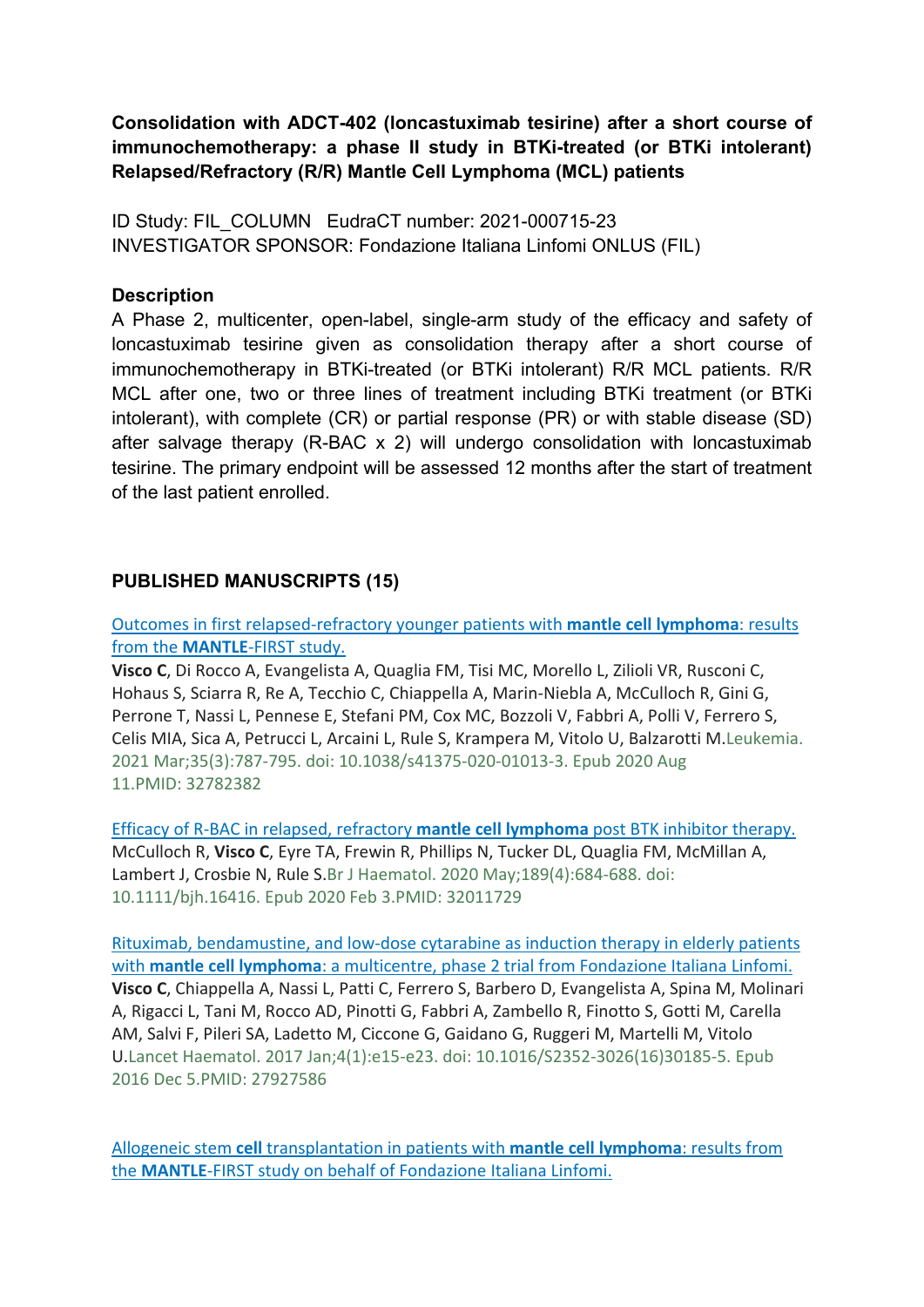Arcari A, Morello L, Vallisa D, Marcheselli L, Tecchio C, Quaglia FM, Tisi MC, Zilioli VR, Di Rocco A, Perrone T, Gini G, Dogliotti I, Bianchetti N, Bozzoli V, De Philippis C, Alvarez De Celis MI, Chiappella A, Fabbri A, Pelosini M, Merli M, Molinari AL, Sciarra R, Volpetti S, Hohaus S, Nassi L, **Visco C.**Leuk Lymphoma. 2021 Dec;62(14):3474‐3483. doi: 10.1080/10428194.2021.1961238. Epub 2021 Oct 8.PMID: 34625013

Rituximab and Bendamustine (BR) Compared with Rituximab, Bendamustine, and Cytarabine (R‐BAC) in Previously Untreated Elderly Patients with **Mantle Cell Lymphoma.** Bega G, Olivieri J, Riva M, Scapinello G, Paolini R, Finotto S, Sartori R, Lucchini E, Guandalini G, Facchinelli D, Tisi MC, Basso M, Ballotta L, Piazza F, Ferrarini I, **Visco C.**Cancers (Basel). 2021 Dec 3;13(23):6089. doi: 10.3390/cancers13236089.PMID: 34885198

## Allogeneic Stem **Cell** Transplantation in **Mantle Cell Lymphoma** in the Era of New Drugs and CAR‐T **Cell** Therapy.

Marangon M, **Visco C**, Barbui AM, Chiappella A, Fabbri A, Ferrero S, Galimberti S, Luminari S, Musuraca G, Re A, Zilioli VR, Ladetto M.Cancers (Basel). 2021 Jan 14;13(2):291. doi: 10.3390/cancers13020291

Time to progression of **mantle cell lymphoma** after high‐dose cytarabine‐based regimens defines patients risk for death.

**Visco C**, Tisi MC, Evangelista A, Di Rocco A, Zoellner AK, Zilioli VR, Hohaus S, Sciarra R, Re A, Tecchio C, Chiappella A, Morello L, Gini G, Nassi L, Perrone T, Molinari AL, Fabbri A, Cox MC, Finolezzi E, Ferrero S, Puccini B, Alvarez De Celis I, Arcari A, Marino D, Merli M, Piazza F, Gentile M, Pelosini M, Loseto G, Hermine O, Dreyling M, Ruggeri M, Martelli M, Hoster E, Vitolo U; Fondazione Italiana Linfomi and the Mantle Cell Lymphoma Network.Br J Haematol. 2019 Jun;185(5):940‐944. doi: 10.1111/bjh.15643. Epub 2018 Nov 8.PMID: 30407625

A Clinical Prognostic Model Based on Machine Learning from the Fondazione Italiana Linfomi (FIL) MCL0208 Phase III Trial.

Zaccaria GM, Ferrero S, Hoster E, Passera R, Evangelista A, Genuardi E, Drandi D, Ghislieri M, Barbero D, Del Giudice I, Tani M, Moia R, Volpetti S, Cabras MG, Di Renzo N, Merli F, Vallisa D, Spina M, Pascarella A, Latte G, Patti C, Fabbri A, Guarini A, Vitolo U, Hermine O, Kluin-Nelemans HC, Cortelazzo S, Dreyling M, Ladetto M. Cancers (Basel). 2021 Dec 31;14(1):188. doi: 10.3390/cancers14010188. PMID: 35008361

Application of the Euro Clonality next-generation sequencing-based marker screening approach to detect immunoglobulin heavy chain rearrangements in mantle cell lymphoma patients: first data from the Fondazione Italiana Linfomi MCL0208 trial. Genuardi E, Romano G, Beccuti M, Alessandria B, Mannina D, Califano C, Rota Scalabrini D, Cortelazzo S, Ladetto M, Ferrero S, Calogero RA, Cordero F. Br J Haematol. 2021

Jul;194(2):378-381. doi: 10.1111/bjh.17519. Epub 2021 May 18. PMID: 34002365

Lenalidomide maintenance after autologous haematopoietic stem-cell transplantation in mantle cell lymphoma: results of a Fondazione Italiana Linfomi (FIL) multicentre, randomised, phase 3 trial.